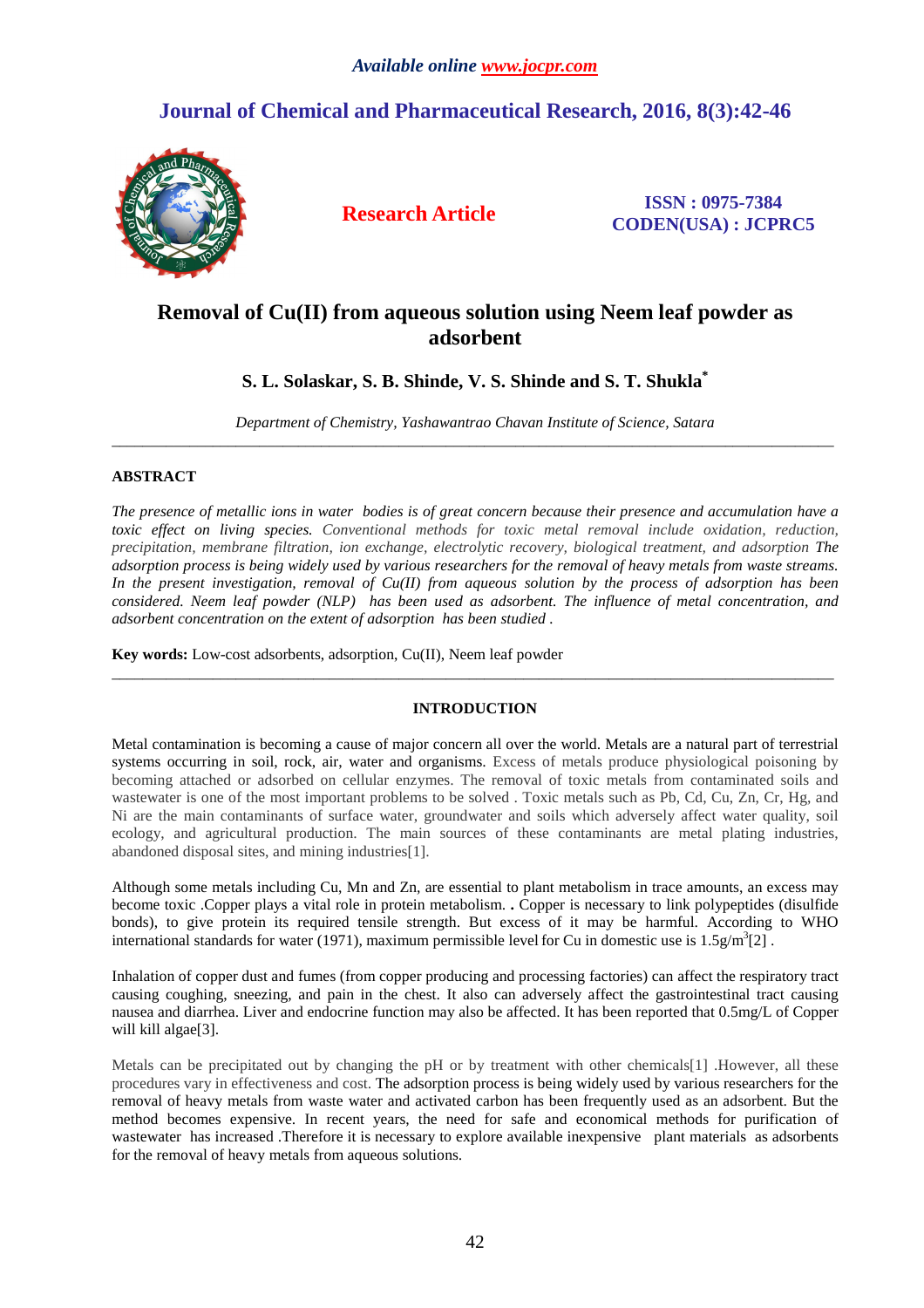Bio-sorption is an effective and versatile method and can be easily adopted in low cost to remove heavy metals from large amount of industrial waste water . Adsorption has been a technique of interest . Large number of experiments have been performed Recently, kinetic studies on removal of phenol in aqueous solution have been reported.[4] studies have shown that heavy metals can be removed using certain plant materials[5-7]. Removal of Copper (II) from aqueous solutions using teak (*Tectona grandis* L.f) leaves has been shown to be successful.[8] Earlier studies have shown that Neem leaf powder (NLP) can be used as adsorbent for removal of metals like Cr(VI)[9] . Recently, NLP has also been used to remove Chromium from ground water .[10] Thus the objective of the present study is to explore the use of NLP as an adsorbent to remove  $Cu(II)$  from aqueous solution as it is economical and eco-friendly.

\_\_\_\_\_\_\_\_\_\_\_\_\_\_\_\_\_\_\_\_\_\_\_\_\_\_\_\_\_\_\_\_\_\_\_\_\_\_\_\_\_\_\_\_\_\_\_\_\_\_\_\_\_\_\_\_\_\_\_\_\_\_\_\_\_\_\_\_\_\_\_\_\_\_\_\_\_\_

## **EXPERIMENTAL SECTION**

CuCl<sub>2</sub>.2H<sub>2</sub>O, KOH and oxalic acid were from PCL, Pune, NLP was prepared from neem leaves, Conductivity meter model No-EQ.664 with built in magnetic stirrer was from Equiptronics.

## **A. Preparation of solutions:**

#### **Adsorbate solution:**

A stock solution (0.1N) of copper chloride was prepared by dissolving  $17.04$  gm of CuCl<sub>2</sub>.2H2O in distilled water and diluted to  $1 \text{ dm}^3$ .

#### **Preparation of standard KOH solution :**

KOH solution was prepared by dissolving 5.6 gm of KOH in 1 dm<sup>3</sup> distilled water to get approximately 0.1N solution. This solution was then standardized by titrating against 0.1N standard solution of oxalic acid

#### **B. Adsorbent preparation:**

Adsorbent used for the present investigation is NLP. The neem leaves were collected into clean plastic bags washed with distilled water to remove dust and soluble impurities. Initially leaves were dried at room temperature under shade for 6 hours and kept in microwave oven for 2 minutes .These were then crushed and powdered in a mixer. The ground neem leaves were sieved to get fine uniform powder. This powder was then stored in Aluminium foil for biosorption studies

## **C. Determination of amount of copper in solution:**

#### **Determination of initial amount of copper in solution:**

The experimental procedure is based on the fact that a reaction usually can be made the basis of a conductometric titration if the reaction product is slightly soluble substance or a stable complex .[11]

The conductometer was standardised before the experiment. The amount of copper present in the original solution of adsorbate has been determined by conductometric titration with standard potassium hydroxide solution. 10ml CuCl2.2H2O solution was taken in a 100 ml beaker .and 40 ml conductivity water was added to it. .The solution was stirred well with the help of a magnetic stirrer and the conductivity cell was immersed into it. The cell was connected to the conductometer to note the reading on the display. The burette was filled with standard solution of KOH..0.5 ml of solution from burette; was added to the beaker containing copper solution. It was stirred well and the conductance was noted. This procedure was repeated upto 20ml addition of KOH .

### **Determination of amount of copper in solution after adsorption:**

Pilot experiment was performed to check the adsorption .Then several experiments were performed for quantitative studies on the process of adsorption by NLP as discussed below:

## **Effect of concentration of adsorbate:**

10,20, 30, 40 and 50 cm<sup>3</sup> of CuCl<sub>2</sub> solution were taken in five conical flasks marked A,B,C,D, and E. The total volume of solution was made up to 50 cm<sup>3</sup> by adding  $40,30,20,10$  and 0 cm<sup>3</sup> of distilled water to flasks A,B,C,D, and E respectively.0.5g of NLP was added to each flask . These solutions were agitated and kept for 1 hour .The solutions were then filtered to separate the NLP from solution. 10 ml of this solution was used for determination of  $Cu<sup>2+</sup>$  by conductometric titration by following the procedure explained above.

#### **Effect of concentration of adsorbent :-**

Five solutions were prepared in separate conical flasks. Each flask contained 30cm<sup>3</sup> of the metal solution and 20 cm<sup>3</sup>distiled water. Amount of NLP added to flasks A,B,C,D and E was  $0.4g, 0.8g, 1.0g, 1.2g$  and 1.6g respectively. These solutions were agitated and kept for 1 hour .The solutions were then filtered to separate the NLP from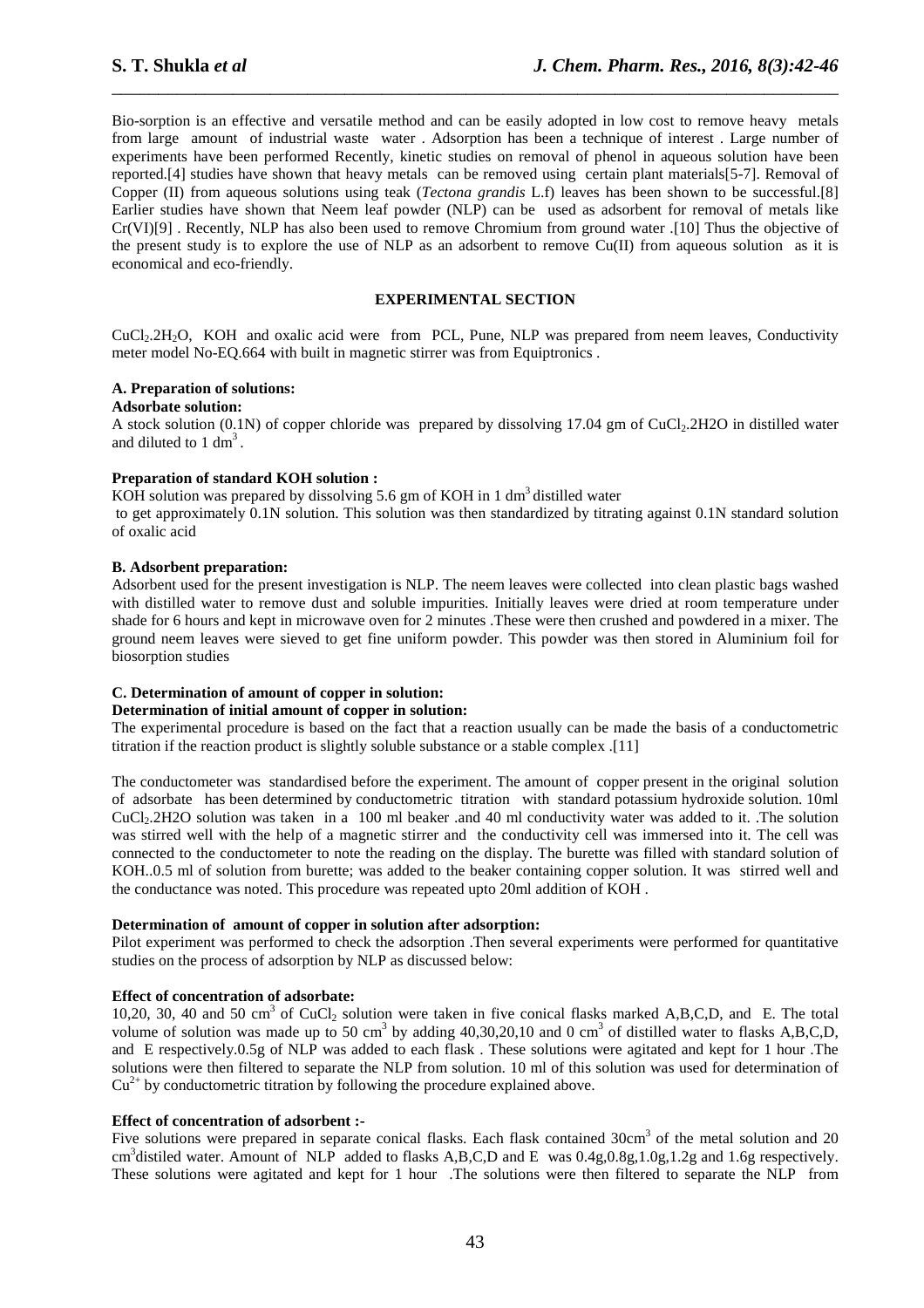solution. 10 ml of this solution was used for determination of  $Cu^{2+}$  by conductometric titration by following the procedure explained above.

\_\_\_\_\_\_\_\_\_\_\_\_\_\_\_\_\_\_\_\_\_\_\_\_\_\_\_\_\_\_\_\_\_\_\_\_\_\_\_\_\_\_\_\_\_\_\_\_\_\_\_\_\_\_\_\_\_\_\_\_\_\_\_\_\_\_\_\_\_\_\_\_\_\_\_\_\_\_

#### **RESULTS AND DISCUSSION**

#### **Determination of initial amount of Cu(**II**)in solution:**

The initial conductance of the copper solution was found to be high $(4.69\times10^{-3}S)$  .On adding KOH solution from the burette, the conductance value showed a continuous decrease till the value reduced to a minimum after addition of KOH . On continued addition of KOH ,the conductance again showed a continuous rise . By plotting a graph of conductance vs volume of alkali added , two intersecting straight lines are obtained and the equivalence point is obtained from the point of intersection . The molarity has been calculated accordingly from which the amount of Cu present has been determined.

#### **Effect of Initial Metal Concentration:**

Biosorption of copper using NLP was carried out at various initial copper (II) concentrations with adsorbent dosage of 0.5 g at a temperature of 22°C.

Increase in the initial metal concentration resulted in the decrease in the percentage adsorption (as shown in Table 3.1,Fig.3.1). This can be explained by the fact that at lower concentration of the Cu(II) ion the ratio of the initial moles of metal ions to the available surface area was low and subsequently, the fractional sorption became independent of initial metal concentration. However, at higher concentration of Cu(II) ion, the available sites for adsorption became fewer compared to the moles of metal ions present and hence the percentage adsorption of metal would be dependent upon the initial metal concentration. Similar effects have been reported earlier for adsorption of lead(II) [12].



**Fig.3.1 % adsorption vs initial metal ion concentration** 

**Table3.1 Effect of adsorbate concentration on % adsorption** 

| Amount of Cu before adsorption | Amount of Cu after adsorption | X<br>(g) | m<br>(g) | x/m     | % adsorption |
|--------------------------------|-------------------------------|----------|----------|---------|--------------|
| 0.3611                         | 0.3033                        | 0.0578   | 0.5      | 0.1156  | 16.01        |
| 0.2889                         | 0.2311                        | 0.0578   | 0.5      | 0.1156  | 20.01        |
| 0.2166                         | 0.1589                        | 0.0577   | 0.5      | 0.1155  | 26.64        |
| 0.1444                         | 0.0809                        | 0.0635   | 0.5      | 0.1271  | 43.97        |
| 0.07222                        | 0.0335                        | 0.0387   | 0.5      | 0.07746 | 53.58        |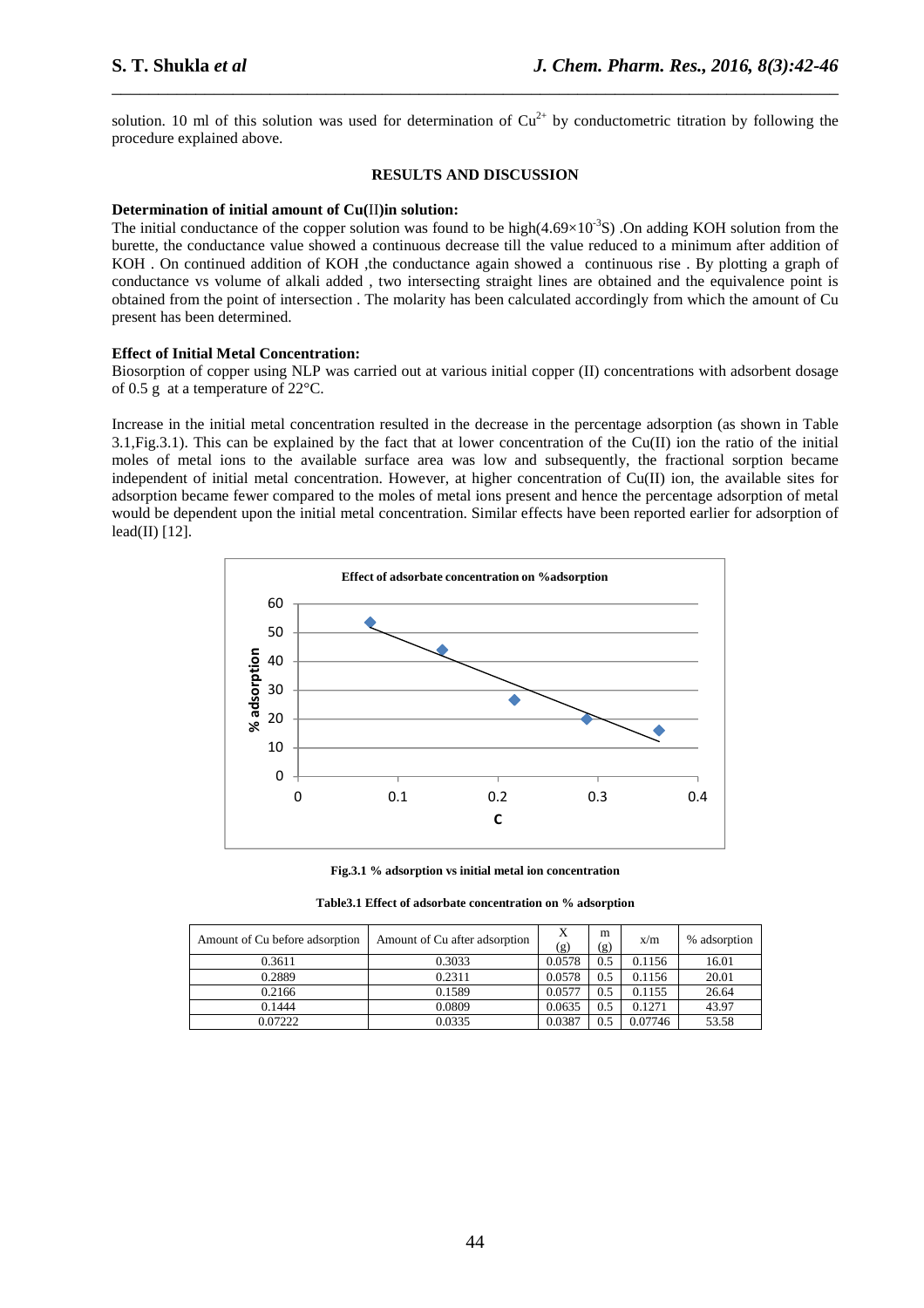

\_\_\_\_\_\_\_\_\_\_\_\_\_\_\_\_\_\_\_\_\_\_\_\_\_\_\_\_\_\_\_\_\_\_\_\_\_\_\_\_\_\_\_\_\_\_\_\_\_\_\_\_\_\_\_\_\_\_\_\_\_\_\_\_\_\_\_\_\_\_\_\_\_\_\_\_\_\_

**Fig3.2.Effect of metal concentration on amount adsorbed**

A plot of x/m vs C(adsorbate concentration shows an initial increase but the ratio becomes almost constant after metal concentration reaches a certain limit.(Fig.3.2)

| Amount of Cu(II) before adsorption | Amount of Cu(II) after adsorption | x(amount adsorbed g) | m(amount of NLP added in g) |
|------------------------------------|-----------------------------------|----------------------|-----------------------------|
| 0.2166                             | 0.2166                            |                      |                             |
| 0.2166                             | 0.1733                            | 0.0433               |                             |
| 0.2166                             | 0.13                              | 0.0866               |                             |
| 0.2166                             | 0.1155                            | 0.1011               |                             |
| 0.2166                             | 0.1011                            | 0.1155               |                             |
| 0.2166                             | 0.0577                            | 0.1589               |                             |



**Fig3.3 Effect of NLP dosage on amount adsorbed** 

#### **CONCLUSION**

Adsorption is a useful technology for the removal of Cu (II) from aqueous solution. Neem leaf powder (NLP) can be successfully used as a low cost adsorbent for this purpose. Adsorption depends on the amount of metal ion (adsorbate) concentration.

As the amount of adsorbate increases, the % adsorption decreases. Adsorption also depends on the amount of adsorbent As the amount of adsorbent increases the amount adsorbed also increases.